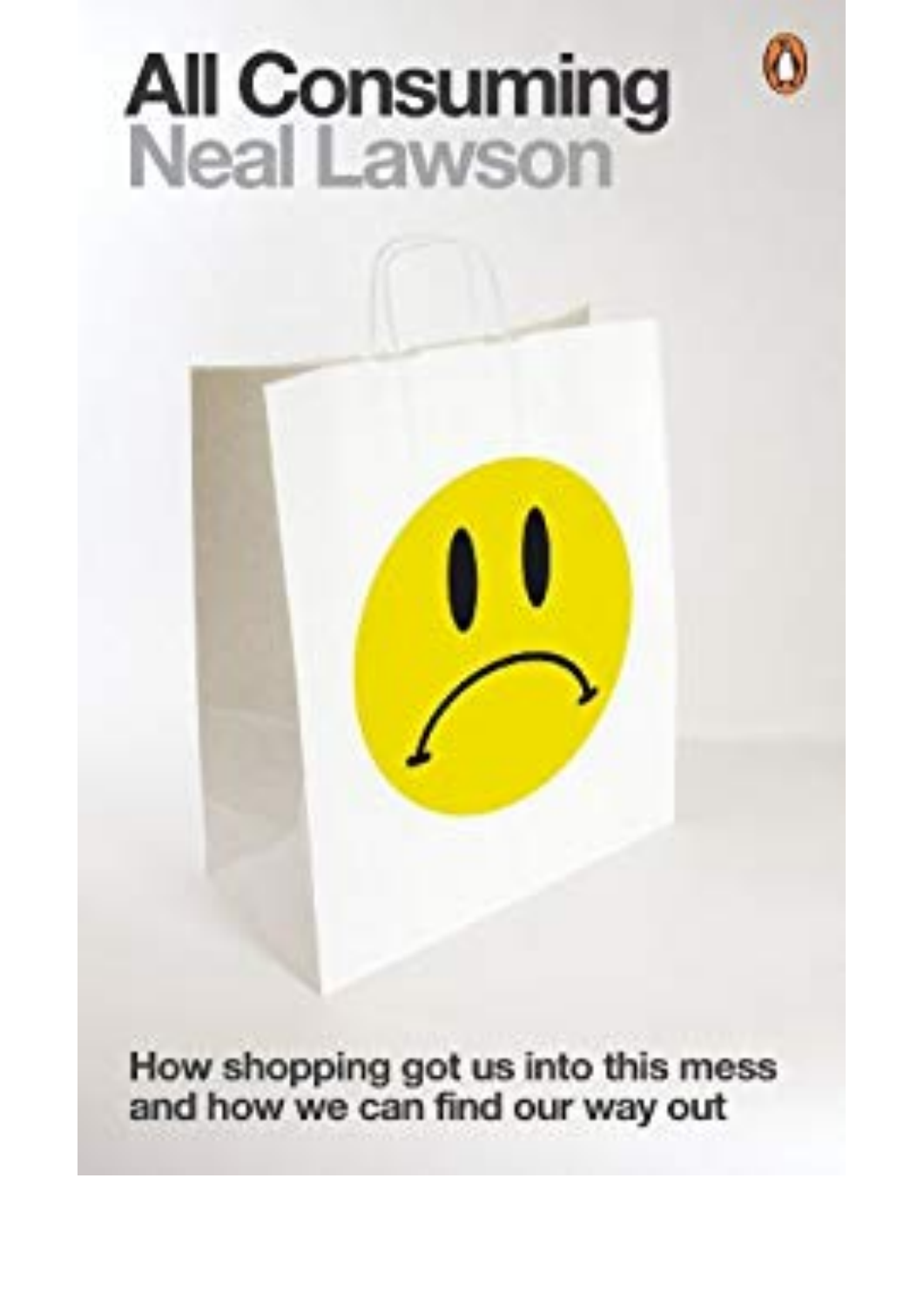*Neal Lawson*

**All Consuming**

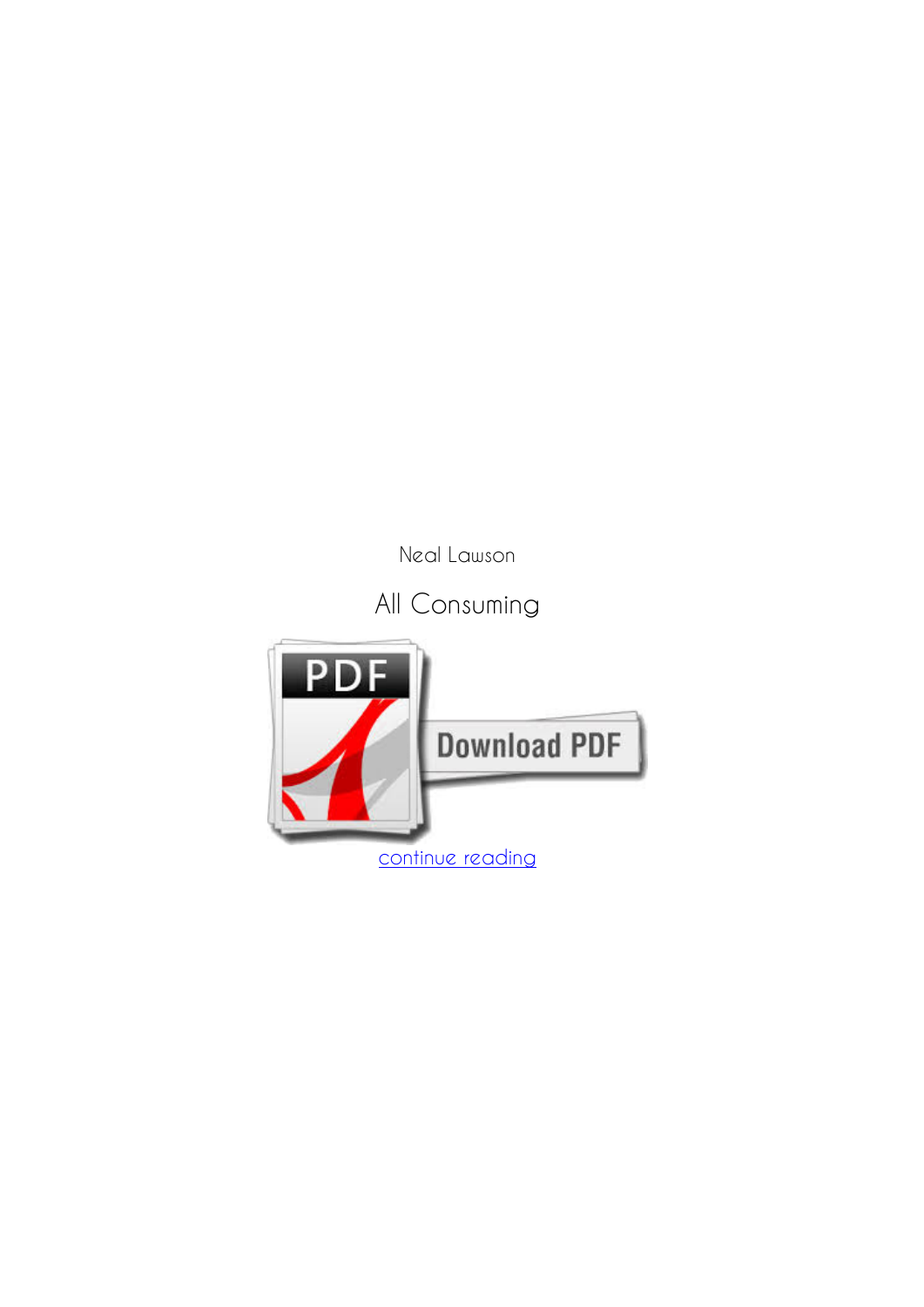'Stabbing at fight of Ikea' Sun'Most costly house has £ But it wasn't just superstars and bankers attempting to spend, spend, spend. Whipping out our cheap credit cards, the whole nation developed one obsessive, unsustainable habit: shopping.390m price tag' Daily Telegraph'Financier runs up £36,000 bar bill' IndependentDiamond-encrusted phones, waiting lists for handbags, 7-star hotels - in the summertime of 2007, the UK economy finally reached its giddy peak.Now the money has dried up and we've consumed our way to financial disaster. But had been rich situations really happy instances? And if buying got us directly into this mess, should we actually be encouraged to shop our way out of it?With finances in flux, now could be our chance to break this all-consuming routine. Offering everyday methods to start kicking the habit, Neal Lawson displays us how to put the basket down for good, and why we'll become happier for it.



[continue reading](http://bit.ly/2Tge8Fv)